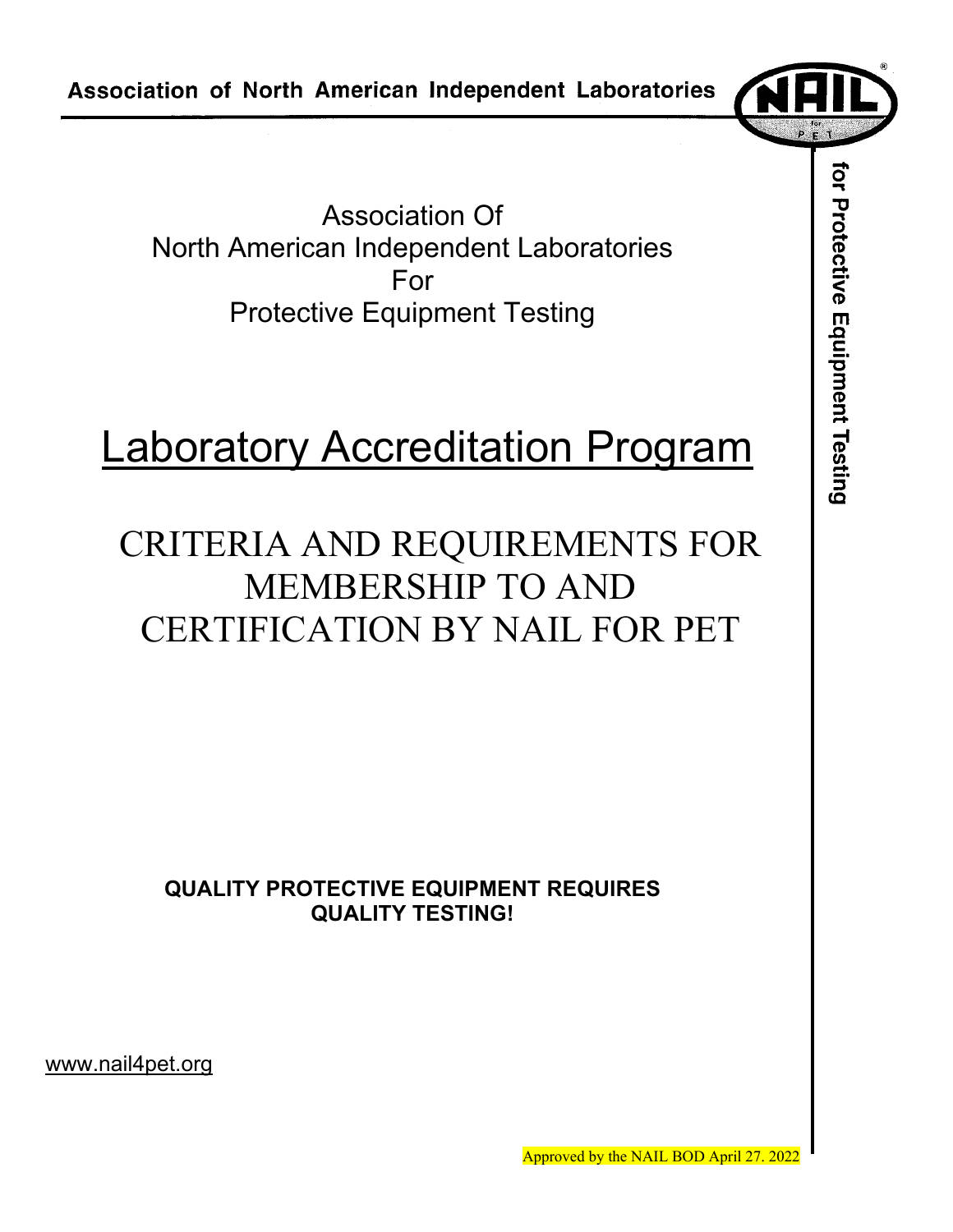

## **INTRODUCTION**

- a) In order to obtain and maintain NAIL Accreditation the potential member laboratory must strictly adhere to all of the accreditation criteria and requirements as specified in this document.
- b) Failure to comply with any requirement may result, at the Board of Directors' discretion, denial of the application, or, denial of re-accreditation.
- c) The inspection report will list all specific areas of non-compliance for the Board of Directors to consider and determine the course of action to be taken.
- d) Any questions regarding the criteria or requirements should be brought to the attention of the Board of Directors or the Accreditation Inspector for clarification.
- e) Do not make assumptions, be sure.

#### **BENEFITS OF NAIL ACCREDITATION**

- **Increased Business** –as more and more customers request labs that are "NAIL accredited"
- **Improved Processes** –due to the stringent inspection/audit process
- **Documented Procedures** –accreditation emphasizes the importance of detailed, documented and followed work procedures
- **Confidence** –peace of mind to the laboratory and customer that the facility is operating to industry accepted standards
- **Recognition** –the NAIL program is recognized globally as an important asset to the credentials of a testing facility. The program is listed in the NIST Publication 831.

#### **GENERAL CRITERIA**

**The general criteria for accreditation of a laboratory and/or mobile test laboratory are in accordance to current standards of ASTM, ANSI, IEEE, OSHA, and NAIL requirements as stated below:** 

- a) The person in direct charge of the laboratory and all officers having technical supervisory responsibilities in the conduct of the laboratory are properly qualified for and have had adequate experience in the testing work involved.
- b) The other members of the laboratory staff are suitably qualified for the work on which they are engaged and the proportion of partially trained members is not more than that which is deemed appropriate for such a laboratory.
- c) The laboratory utilizes accepted national or international consensus standards and follows them consistent with uniform practice throughout the NAIL accredited laboratories.
- d) The laboratory practice, including the supervision of staff, the checking of calculations and results, and the keeping of records, is satisfactory.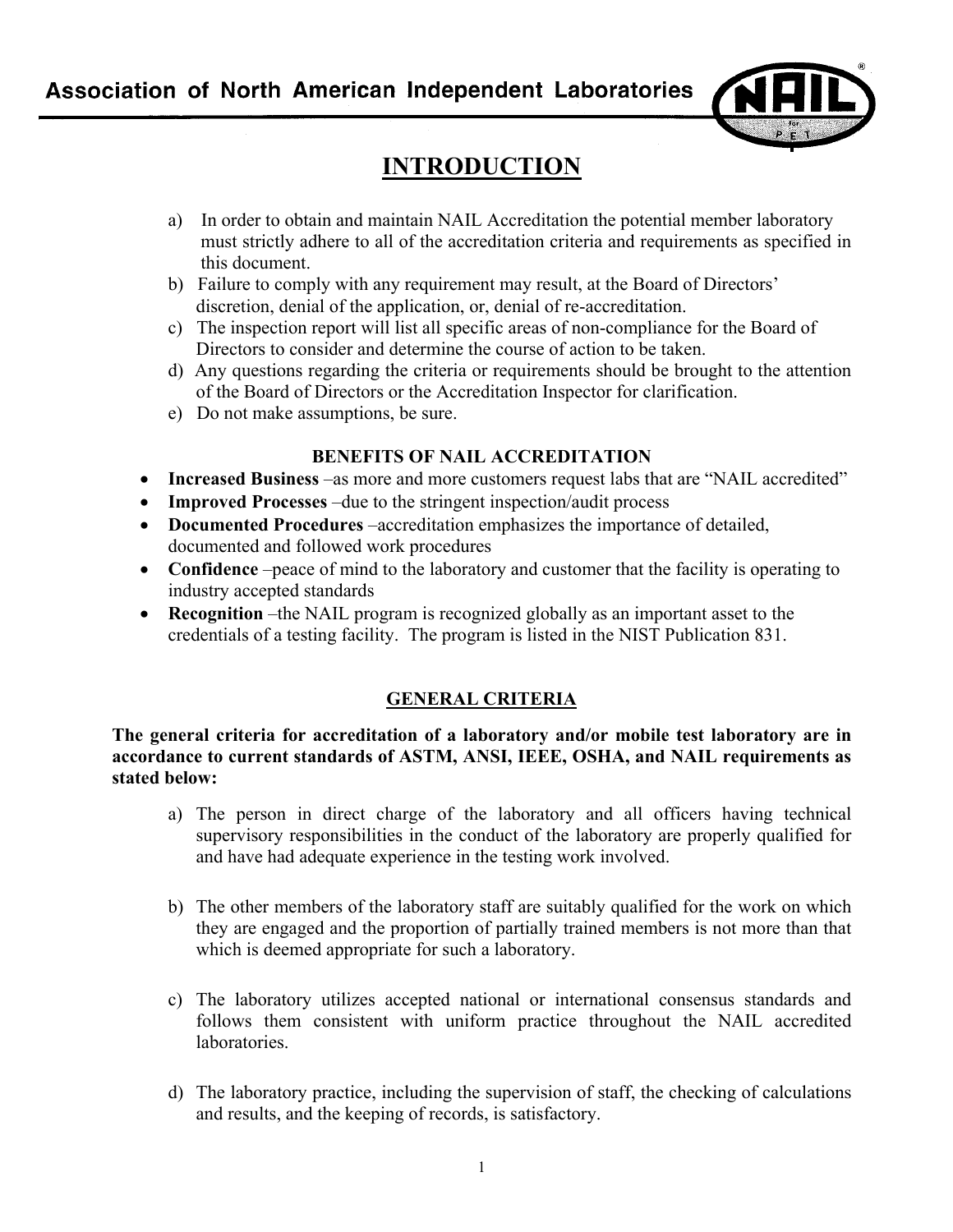

- e) The laboratory equipment and facilities are appropriately housed, properly maintained and adequate for the performance of the testing work.
- f) The measuring and testing equipment maintained by the laboratory together with any appropriate auxiliary equipment has, at a sufficiently recent date, been calibrated or verified in terms of the relevant traceability and found satisfactory.
- g) Mobile Testing Laboratory will adhere to all accreditation criteria requirements listed in Section I which include and not limited to current ASTM, ANSI, IEEE, OSHA, and NAIL requirements.
- h) Mobile Testing Laboratory without a corresponding physical lab must meet the same criteria as a physical laboratory (Minimum of 8 product categories). Mobile Testing Laboratory together with a physical laboratory need not meet the 8 product category requirement.

## **I. ACCREDITATION CRITERIA**

In order to be accredited, a testing laboratory must meet all the following conditions:

#### **a. General**

1. Laboratories seeking accreditation must demonstrate as a part of accreditation proficiency to test according to the applicable standards at least eight product categories listed below:

 Insulating Gloves – ASTM D120, ASTM F496 Insulating Sleeves – ASTM D1051, ASTM F496 Insulating Blankets – ASTM D1048, ASTM F479 Insulating Line Hose – ASTM D1050, ASTM F478 Insulating Covers – ASTM D1049, ASTM F478 Insulating Matting – ASTM D178 Hot Sticks and Live Line Tools – ASTM F711, ASTM F1825, ASTM F1826, ASTM F3121, OSHA 1910.269(j), and IEEE 978 Insulating Plastic Guards – ASTM F712 Insulated Aerial Devices – ANSI A92.2 Dielectric Overshoe Footwear – ASTM F1116, F1117 Insulated By-Pass Jumpers – ASTM F2321 Insulating Hard Hats – ANSI Z89.1 In-Service Testing for Temporary Grounding Jumpers ASTM F2249,ASTM F855 Insulating Bucket Liners – ANSI A92.2 Insulating Rubber Sheeting – ASTM F2320 Insulating PVC Sheeting – ASTM F1742 Insulated Hand Tools – ASTM F1505 Visual Inspection of Rubber Products ASTM F1236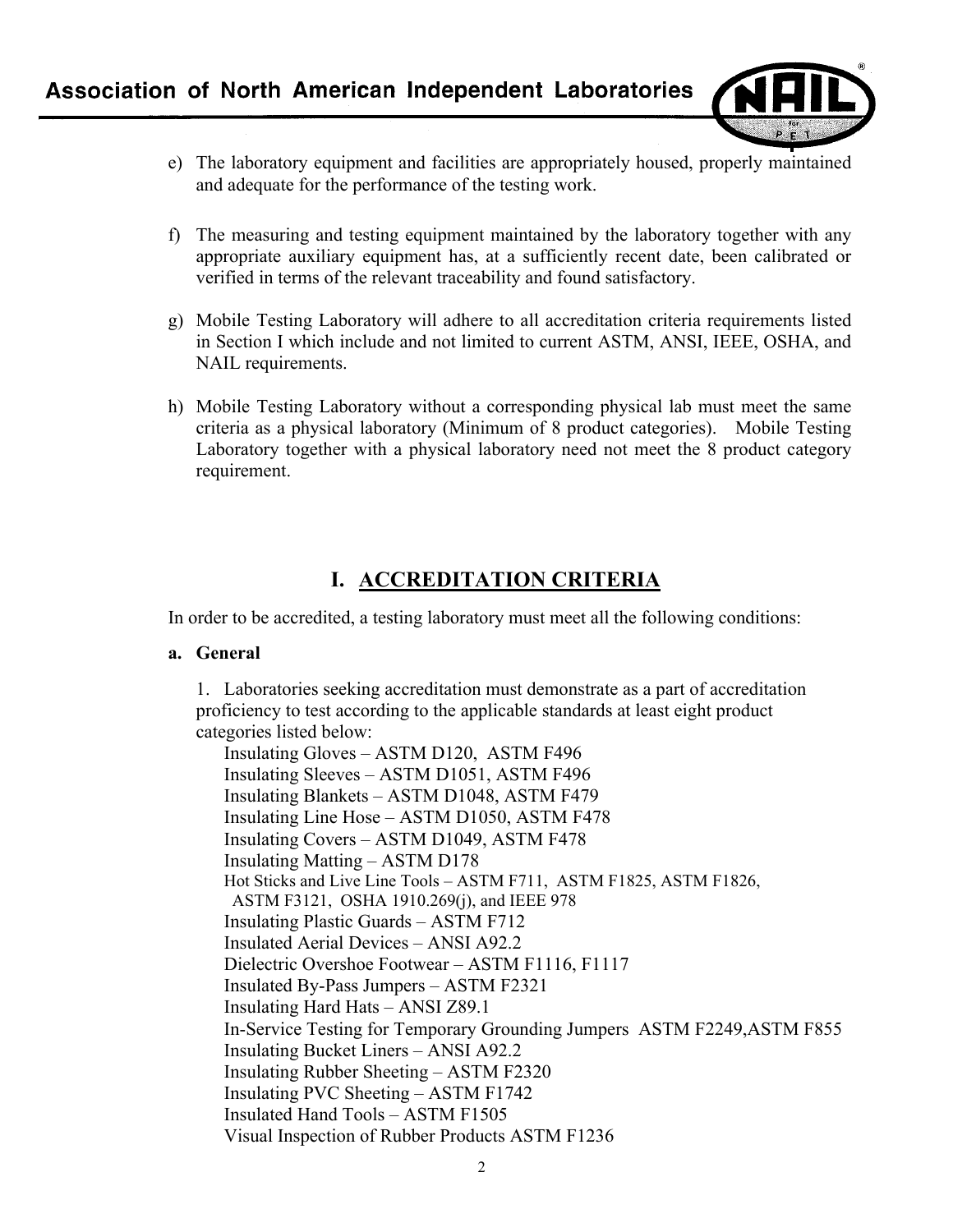

- 2. The laboratory maintains good housekeeping practices. These practices are evident in office areas, test areas, both inside and outside storage areas, and shipping and receiving areas.
- 3. The laboratory maintains a current organization chart of the company, showing key personnel and the relationship between administration, operation and quality control. Resumes of key personnel are required to be furnished to the accreditation inspector at the time of an inspection. If there is a change in key personnel between inspection visits, the laboratory shall forward to the inspector a revised organization chart and resumes of the new personnel.
- 4. The quality control structure and responsibilities of key personnel of the laboratory are described in a quality control manual (s). The manual is kept up-to-date and the procedures and requirements stated therein are complied with. The quality control manual (s) includes information with regards to receiving, handling, and shipping of products, testing procedures, calibration program, test reports, certifications, records and files, subcontracts, and the test standards files relating to the areas of accreditation.
- **b. Master file** The laboratory maintains a master file containing all of the relevant standards and test standards applicable to the category of products for which the accreditation is sought. A procedure is maintained to control the use of the master file and to assure that it is kept up-to-date.
- **c. Receiving, handling, storage, and shipping controls** Controls for receiving, handling, storage, and shipping are in effect and include procedures for:
	- **1.** Visual examination of goods upon receipt for evidence of shipping damage.
	- **2.** Periodic review of capabilities of test equipment.
	- **3.** Storage of items while awaiting disposition with regard to the safety of personnel and protection to preclude the possibility of damage and deterioration, while in the laboratory.
	- **4**. Shipping and receiving data containing the date of receipt, name of customer, and other necessary data to accurately record and positively identify products as received at the laboratory.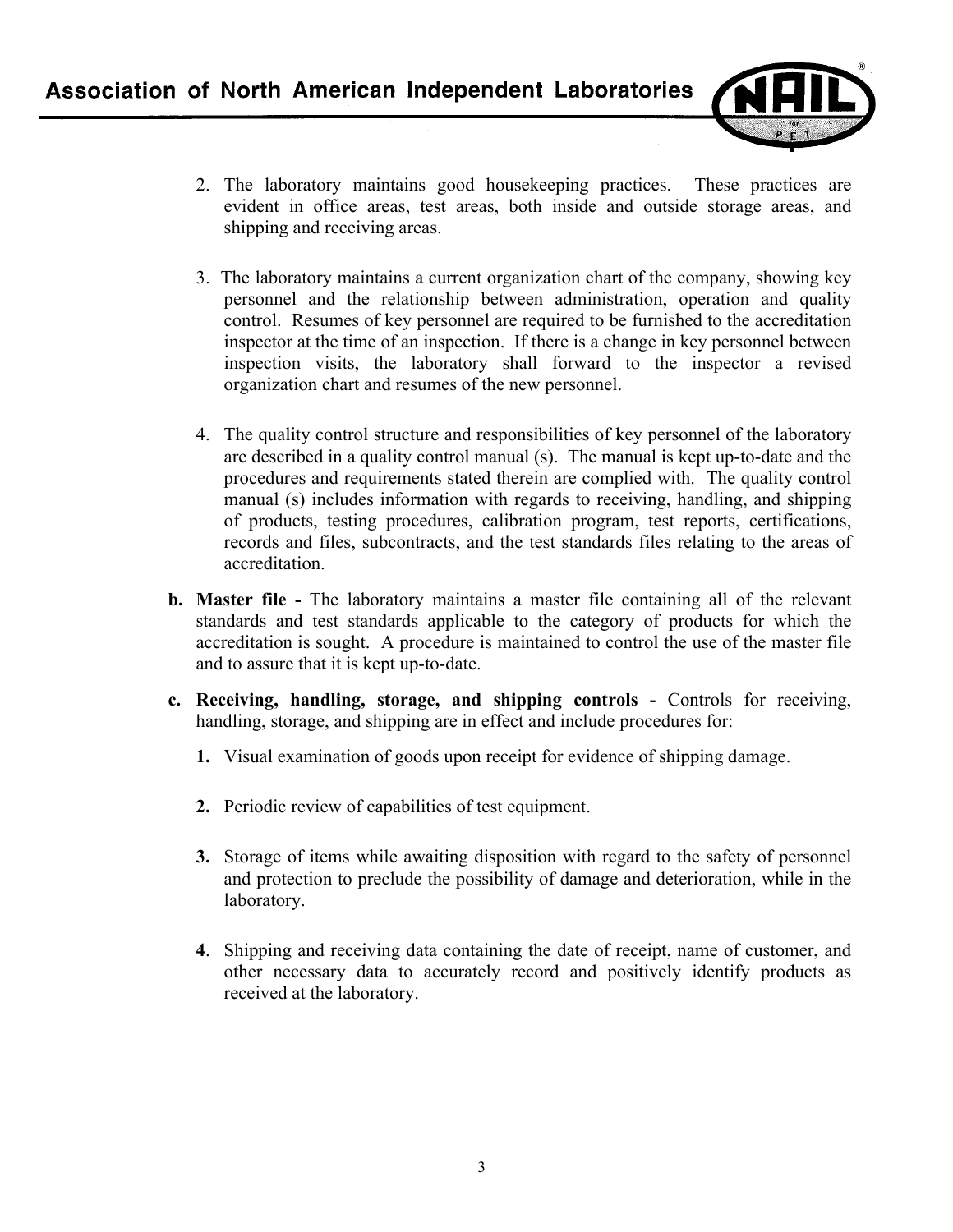

#### **d. Test procedures -**

- **1.** For all products for which the laboratory seeks testing accreditation the laboratory uses written test procedures. A list of these test procedures together with applicable test standards will be made available upon request to NAIL for examination and will serve as part of the laboratory evaluation by NAIL. The procedures shall be based on pertinent test standards of American National Standards Institute (ANSI), ASTM International (ASTM) , or other appropriate national consensus standards, and the specific test standard shall be identified in the application form for accreditation. For cases where a standard lists several tests for the same product NAIL may select representative tests for use in its evaluation.
- **2.** Each test procedure includes the following information, when applicable:
	- **i.** Nomenclature and identification of the product;
	- **ii.** Characteristic and design criteria to be inspected or tested, including values for acceptance or rejection;
	- **iii.** Detailed steps and operations to be taken in sequence, including verifications to be made before proceeding;
	- **iv.** A list of measuring equipment to be used, specifying range, type, accuracy , and test in which to be used;
	- **v.** Layout and interconnection of test equipment and test items;
	- **vi.** Hazardous situations or operations;
	- **vii.** Precautions to comply with established laboratory safety requirements to ensure safety of personnel, and to prevent damage to test items and measuring equipment;
	- **viii.** Environments and other conditions to be maintained, including tolerances;
	- **ix.** Special instructions for inspection or testing (e.g. special handling of fragile test items);
	- **x.** Special instructions for nonconformances, anomalous occurrences or results; and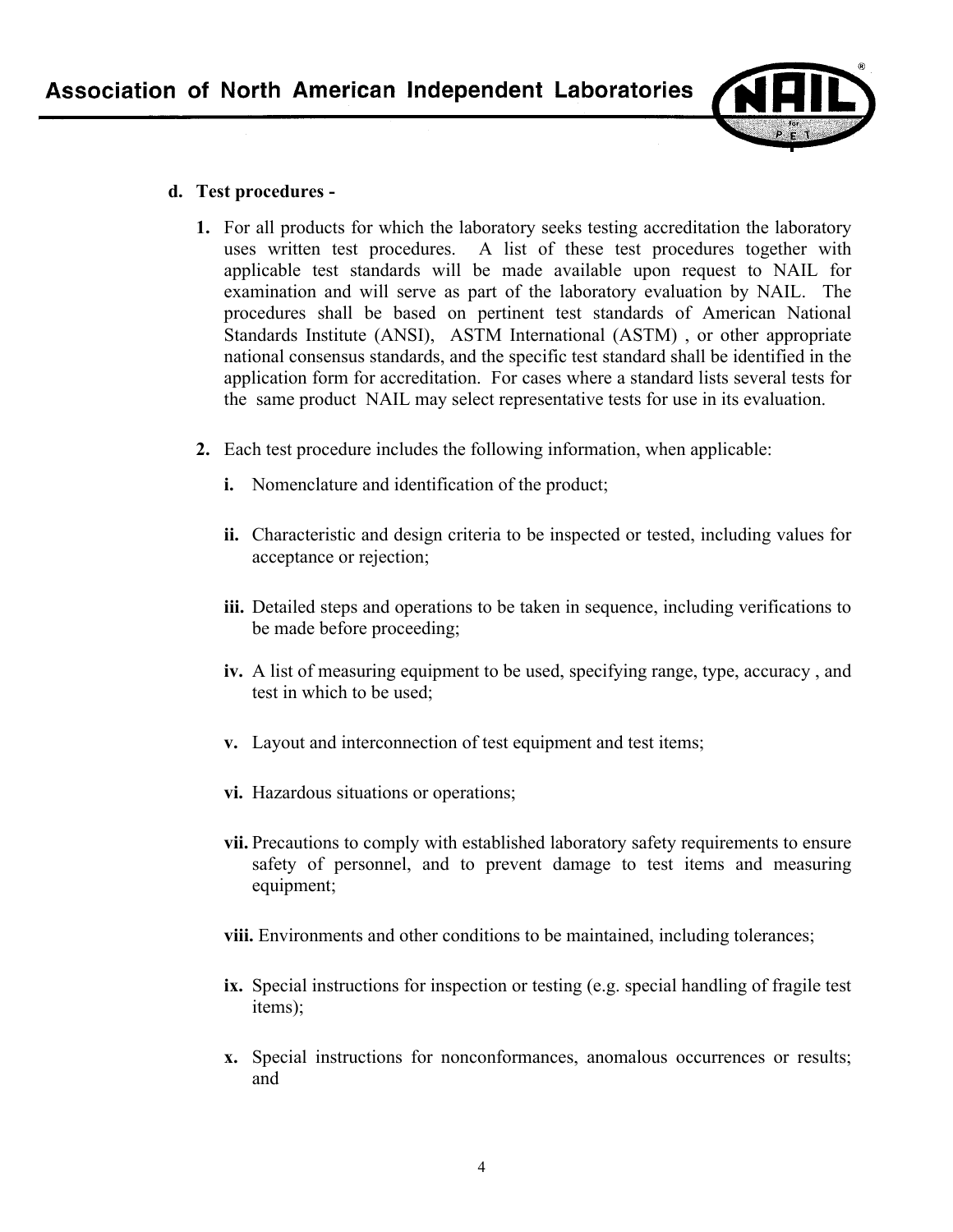

- **xi.** Nomenclature and designation of applicable test standard on which the test procedure is based.
- **3.** The test procedure shall recognize that ASTM standards and NAIL practices require that visual inspection of any protective equipment includes examination of all surfaces. This means interior and exterior surfaces of such items as gloves, sleeves, line hose and covers. Gloves and sleeves shall be inflated to facilitate inspection of surfaces but they should not be left in other than their normal shape for more than a minimum period of time.
- **4.** NAIL does not approve of the use of portable hand held stick testers. A full voltage test of 37.5 kVAC/ 6 inches, or 75 kVAC/ 12 inches is required. Measurement of current in the test segments is recommended.
- **5.** When a blanket is tested at a lower voltage requirement than the class designation of the manufacturer, the blanket should have the original class identification marked out with an indelible marker. Stamp the blanket with the date of test or retest, test voltage, new class rating and if desired the maximum use voltage.
- **6. NO REPAIR OR TESTING OF REPAIRED ITEMS** shall be performed on any flexible rubber personal protective product including gloves, sleeves, blankets, line hose and covers.
- **7.** Blanket Inspection and Testing each blanket shall be inspected visually for defects in the following manner. Each blanket shall also be dielectrically tested in the following manner.

7.1 Visually inspect blankets by rolling corner to corner then spin the blanket to the next corner and roll corner to corner again. Next flip the blanket and repeat. Each blanket shall be rolled four times.

7.2 Diectrically test blankets in accordance with ASTM F479 with the exception of the following.

7.2.1 Use the appropriate electrodes for the class and size of blankets. Both the upper and the lower electrode shall be the same size to maximize the area of testing on each blanket.

- **e. Data Sheet** The laboratory maintains data sheets and test equipment lists for all inspections and tests performed, which are appropriate for the type and scope of inspection or test operation performed and sufficient in detail to provide for complete verification and evaluation of the operations and objectives. Data sheets include the following minimum information:
	- **1.** Date of test, name of test, nomenclature of test item and name of owner or customer;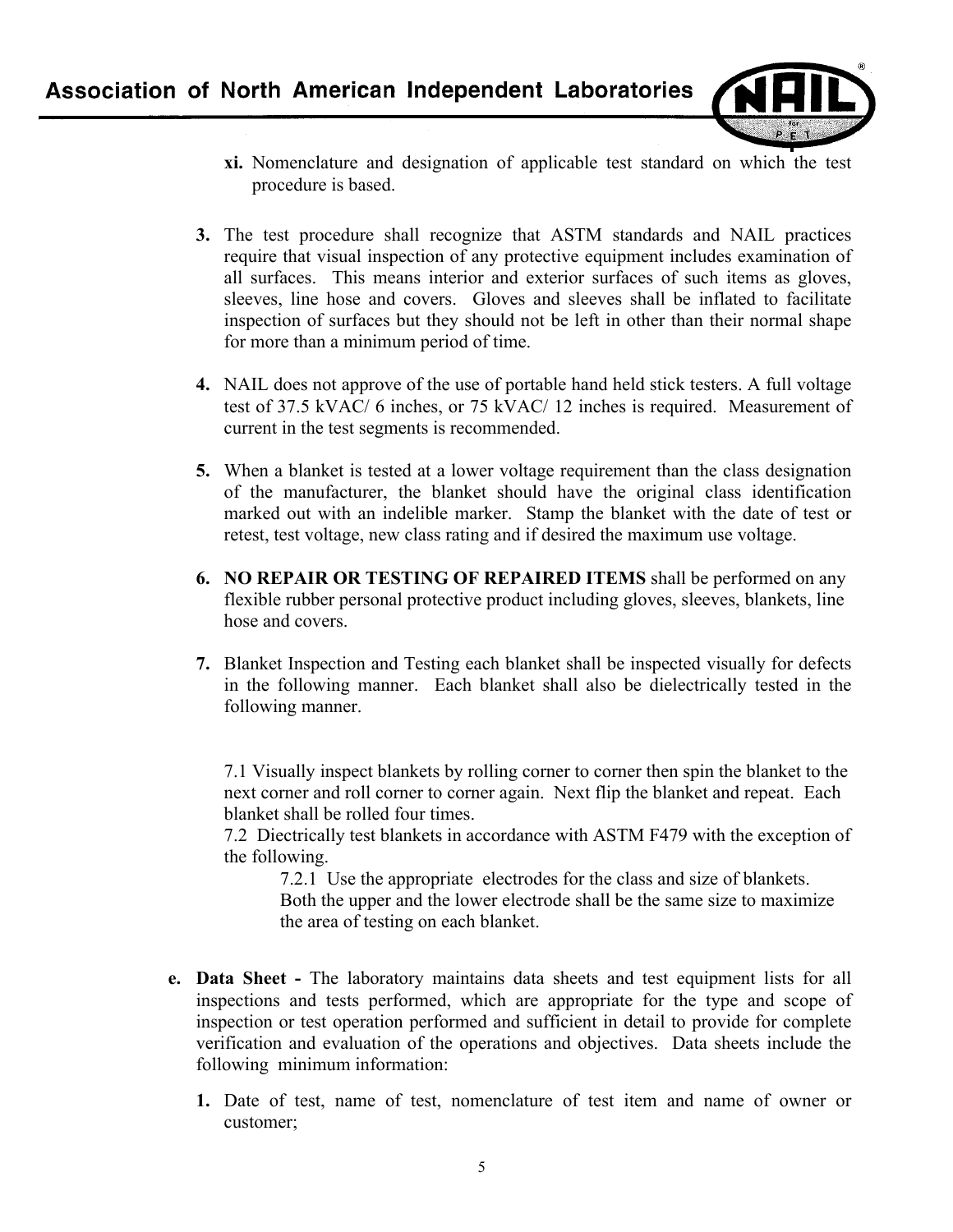

- **2.** Unusual occurrences and result of each phase of testing thoroughly explained; and
- **3.** Signature of technician performing test.
- **f. Test Equipment Lists** A test equipment list is provided prior to the equipment being utilized for that test. It includes the following information:
	- **1.** The type and manufacture of the equipment;
	- **2.** The serial and or model number of the equipment; and
	- **3.** Date of last calibration.
- **g. Calibration Program -** The laboratory has established and utilized a documented calibration program to assure the required degree of accuracy in measurements.
	- **1.** The accuracy of all measurement instrument standards are traceable to primary standards maintained by the National Institute of Standards and Technology (NIST) of the United States of America or the national physical laboratory maintaining such standards in the country in which the laboratory is located. This traceability may be maintained through appropriate reference standards whose accuracy and stability has been certified by such agencies.
	- **2.** The normal accuracy of the reference standard is at least four times as great as that of the instrument being calibrated. All equipment and reference standards are calibrated at least once a year, or in accordance with the instrument manufacturer's recommended schedules or the recommendations of the NIST.
	- **3.** Documented evidence of calibrated standards and test equipment is maintained by the laboratory.
		- **i.** If the laboratory utilizes an outside facility for calibration services, then the laboratory is responsible for the adequacy and quality of that service.
		- **ii.** The laboratory maintains certifications with copies of calibration data and equipment lists.
	- **4.** If equipment calibrations are performed in-house, the laboratory maintains written calibration procedures, and equipment folders containing routine maintenance information, values recorded during calibration and standards equipment utilized for the calibration.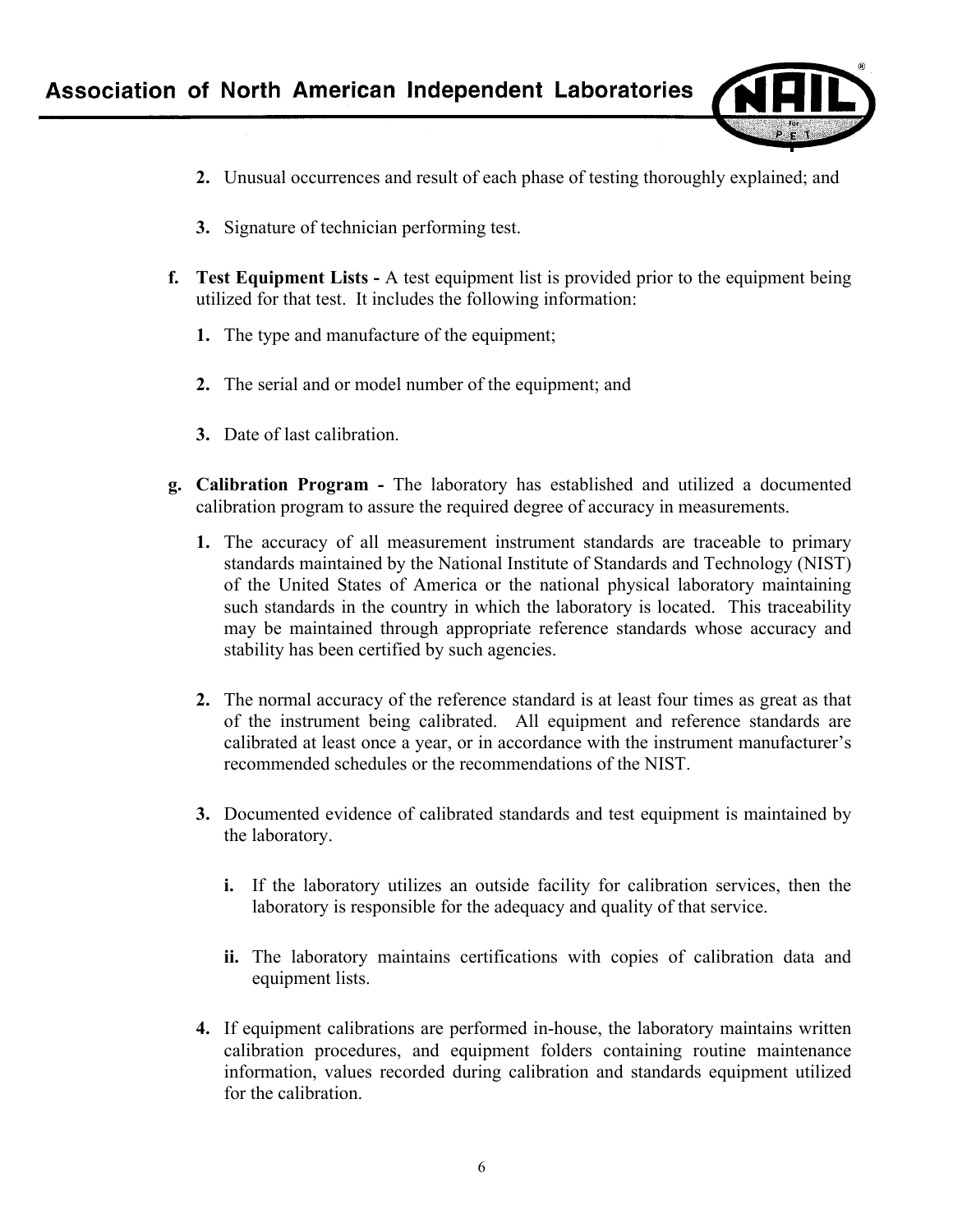

- **5.** Environmental factors critical to the calibration method are controlled during calibration processes and depend upon the physical property and degree of sensitivity of the instrument involved. The environmental factors may include temperature, humidity, cleanliness, vibration, voltage, radio frequency interference, and pressure. The requirement for these controlled environments is stated in each calibration procedure.
- **6.** The calibration program also contains written requirements and controls for permissible error limits, labeling and tagging of calibrated equipment, and state of the art measurements.

#### **h. Laboratory organizations, management, and competence.**

- **1.** The laboratory is legally constituted to perform testing and has an organizational structure that enables it to perform and satisfactorily maintain the functions for which accreditation is sought. A description of the laboratory's organization shall include:
	- **i.** The complete legal name and address of the main office or parent company if part of a larger organization;
	- **ii.** The name and location of the laboratory if different from that stated in (i).
	- **iii.** Provide three credit references and a bank refrence.
	- **iv.** An organizational chart showing the titles or positions of all key management and supervisory personnel in each operating, support, and service unit in the laboratory's functional organization, and their reporting relationships relative to this accreditation request; and their primary location if not located at the laboratory address 80% of the time.
	- **v.** The names and resumes of the individuals assigned to each of the positions identified in (iv) or the personnel requirements for the individuals occupying those positions.
- **2.** The laboratory can demonstrate to the Accreditation Inspector a level of competence and experience in the area of testing for which it is seeking accreditation, in the following manner:
	- **i.** The technical director or the equivalent personnel of the laboratory, in conjunction with other personnel. is capable of orally presenting the laboratory's capabilities, and has a working knowledge of the applicable test standards and methods for approval of procedures for which the laboratory is seeking accreditation;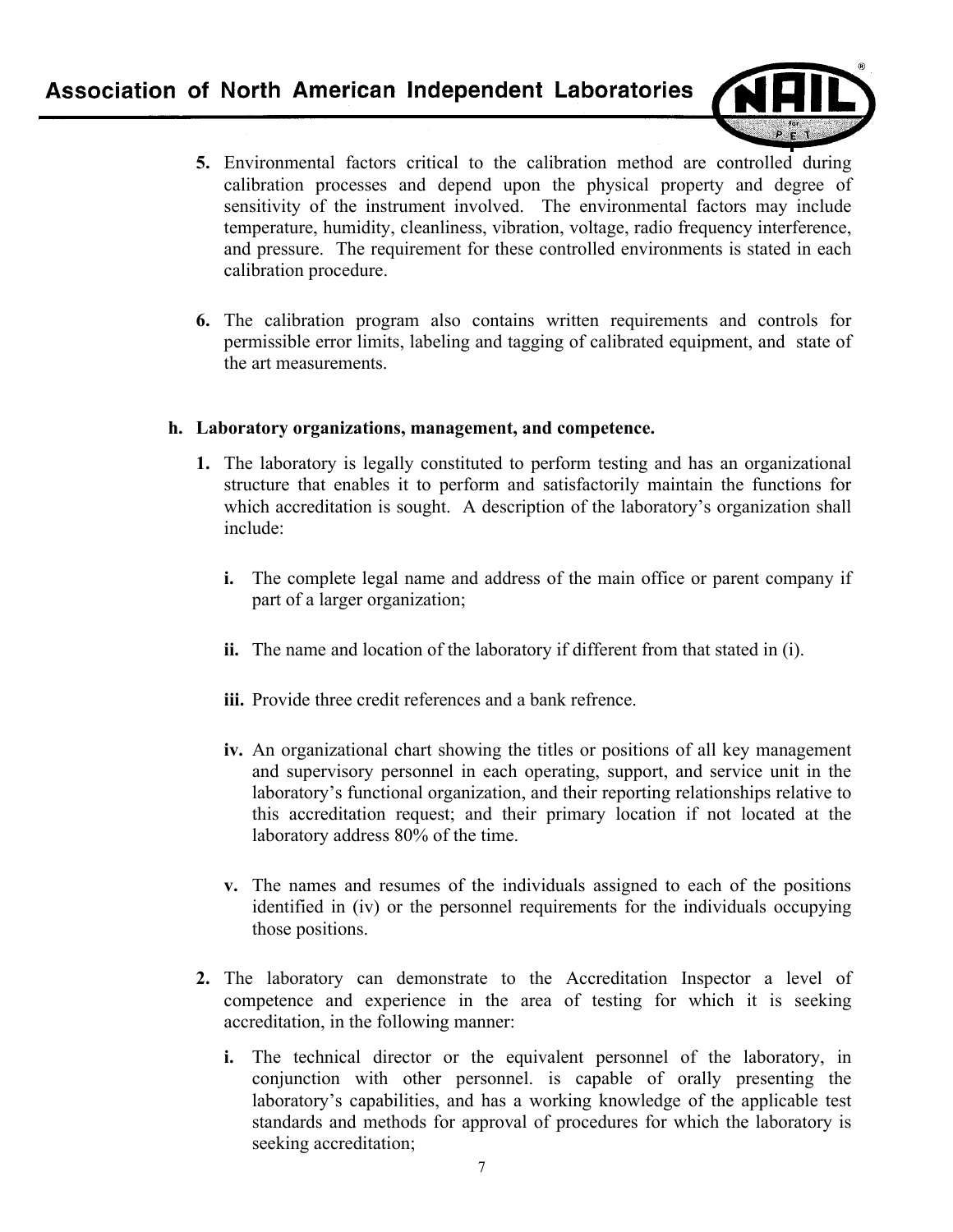

- **ii.** The laboratory can demonstrate that it is a working laboratory which has performed testing in the field of endeavor or in a comparable field of testing, for which it is seeking accreditation; and
- **iii.** The laboratory is prepared to submit a minimum of three customer references and three test reports upon request by the NAIL Board of Directors.
- **3.** The laboratory has the necessary test and inspection equipment to test the products for which it is seeking accreditation. If the laboratory utilizes a manufacturer's in house laboratory or subcontracts for certain tests, it assumes the responsibility for the results of all testing.
	- **i. Facilities and Equipment -** The laboratory has available all facilities and test equipment relevant to the test procedure for which accreditation is being requested. Such equipment and facilities are capable of uniformly producing and controlling all the test conditions specified in the applicable test standards. A list of such facilities and equipment is made available to the NAIL auditing team. prior to the inspection of such facilities and equipment.

#### **j. Personnel**

- **1.** The laboratory shall be staffed by an adequate number of personnel qualified by training and experience to conduct tests and analyze data to assure the accuracy, performance, and timeliness of testing and follow-up requirements. The personnel shall have a working knowledge of applicable test standards and test methods in the field of electrical testing of protective electrical equipment.
- **2.** The laboratory shall be under the technical direction of a director who shall be responsible for program schedules, manpower control and overall supervision of all test functions and personnel, and who has at least a Bachelor of Science degree and/or five (5) years of working technical experience in the field of electrical testing of protective electrical equipment.
- **3.** There shall be a technical supervisor who shall be responsible for the technical adequacy and quality of testing performed by the laboratory, and of the performance of technicians assigned to the work. This supervisor shall have at least a high school diploma or equivalent, and two (2) years of working technical experience in the field of electrical testing of protective electrical equipment.
- **4.** There shall be a technical staff responsible for tasks assigned in the performance of test functions and/or for assistance to the technical supervisor. These individuals shall have at least a high school diploma or equivalent.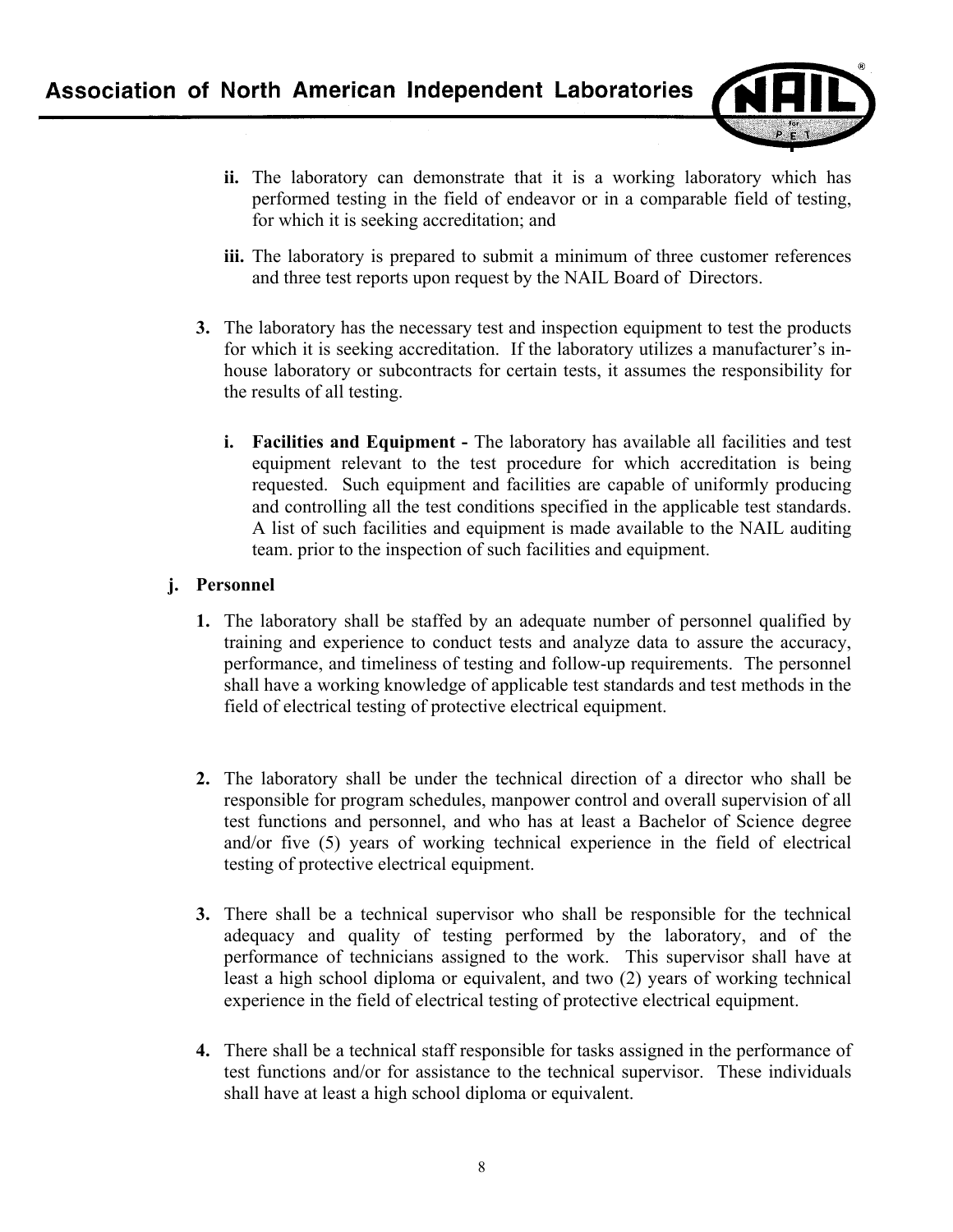

**5.** Qualification of personnel may be waived for cause by action of Board of Directors on advice of inspector.

## **II. ACCREDITATION CONDITIONS**

#### **The following conditions shall be part of every accreditation:**

- **a. Evidence of accreditation** The accreditation of any testing laboratory shall be evidenced by a letter and certificate from NAIL.
- **b. Period of accreditation** The accreditation of a laboratory shall be valid for a period of two years, unless terminated before or renewed at the expiration of the period. At the second renewal, NAIL may extend the renewal periods to three years upon the recommendation of the inspector. The period of validity shall be stated in the letter of accreditation and certificate.
- **c. Maintenance of qualifying conditions** Every accredited laboratory shall continue to satisfy all the conditions specified in accreditation criteria during the period of accreditation.

#### **d. Record keeping**

- **1. The accredited laboratory shall maintain the following records:**
	- **i.** Test reports on all products tested;
	- **ii.** All data generated during testing;
	- **iii.** Records supporting compliance with calibration program;
	- **iv.** Equipment lists;
	- **v.** Receiving and shipping records;
	- **vi.** NAIL accreditation correspondence (application, letter of accreditation, etc.);
	- **vii.** Organizational chart and personnel files, including list of all personnel job responsibility descriptions;
	- **viii.** Financial records;
	- **ix.** Quality control manuals (s); and
	- **x.** A master file containing all current standards for which accreditation has been granted.
- 2. The minimum period of retention for the records shall be five (5) years, except that shipping and receiving records need to be kept only for a minimum of one (1) year.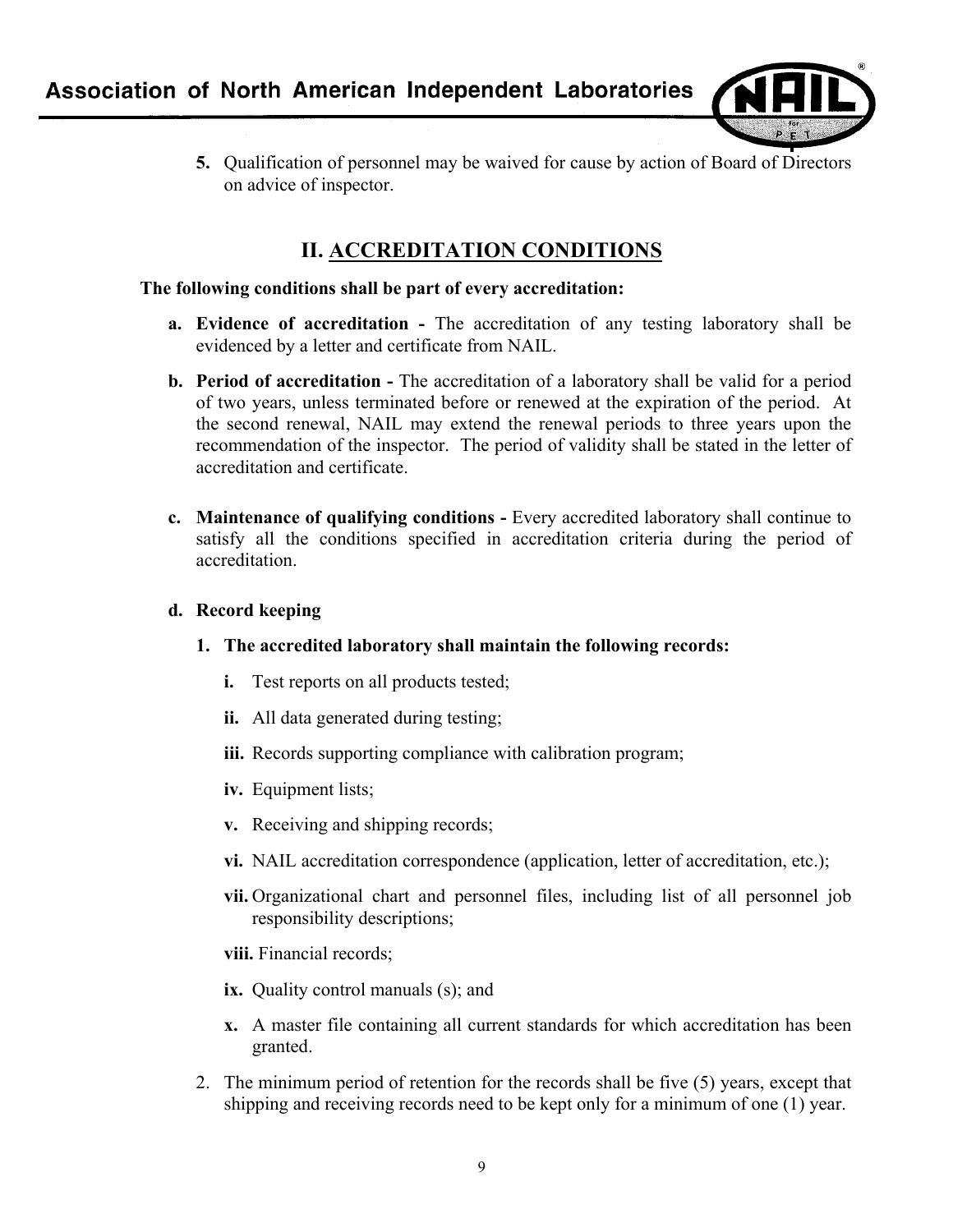

#### **e. Inspection of laboratories**

- **1.** The accredited testing laboratory shall grant NAIL the right to conduct unscheduled inspections of the laboratory in order to assure continued compliance with the requirements for accreditation, and shall cooperate in the conduct of the inspections.
- **2.** The laboratory upon request by NAIL shall verify, at its expense, any data that it has generated.
- **f. Other conditions** The accredited testing laboratory shall comply with any other term or condition stated in its letter of accreditation.
- **g.** Accreditation approval shall be given or denied on the basis of a report submitted by the inspector along with documentation. If any proprietary information is obtained by the inspector, it shall remain confidential to the inspector unless released to the NAIL Board by the applicant. The inspection report will list any criteria requirement that does not fully comply with the NAIL criteria for consideration by the Board. Noncompliance may be grounds for denial of accreditation, or, re-accreditation at the Boards discretion.

## **III. ACCREDITATION PROCEDURES**

#### **A. Granting of Accreditation**

**a. Application -** Any testing laboratory seeking accreditation must file an application with the Association of North American Independent Laboratories for Protective Equipment Testing. The fully completed application is to be e-mailed, or mailed along with payment of the fee as scheduled on the application form. Both items must be sent and received by the NAIL corporate office: NAIL for PET, c/o Protective Equipment Testing Laboratory, 919 Adams, Great Bend, Kansas, 67530. The application for accreditation must be made on appropriate forms from NAIL for PET. Upon receipt of payment, the application will be processed by the inspector.

#### **b. Action on application**

- **1. Defective application** If an application for accreditation does not contain sufficient information with regard to all the criteria of accreditation, NAIL may deny the application. Notice of a denial shall be given to the applicant and shall state the deficiencies of the application. A denial of an application shall be without prejudice to the submission of a new or amended application.
- **2. Adequate applications** If an application is not denied pursuant to paragraph (b) (1) of this section, NAIL shall acknowledge the receipt of the application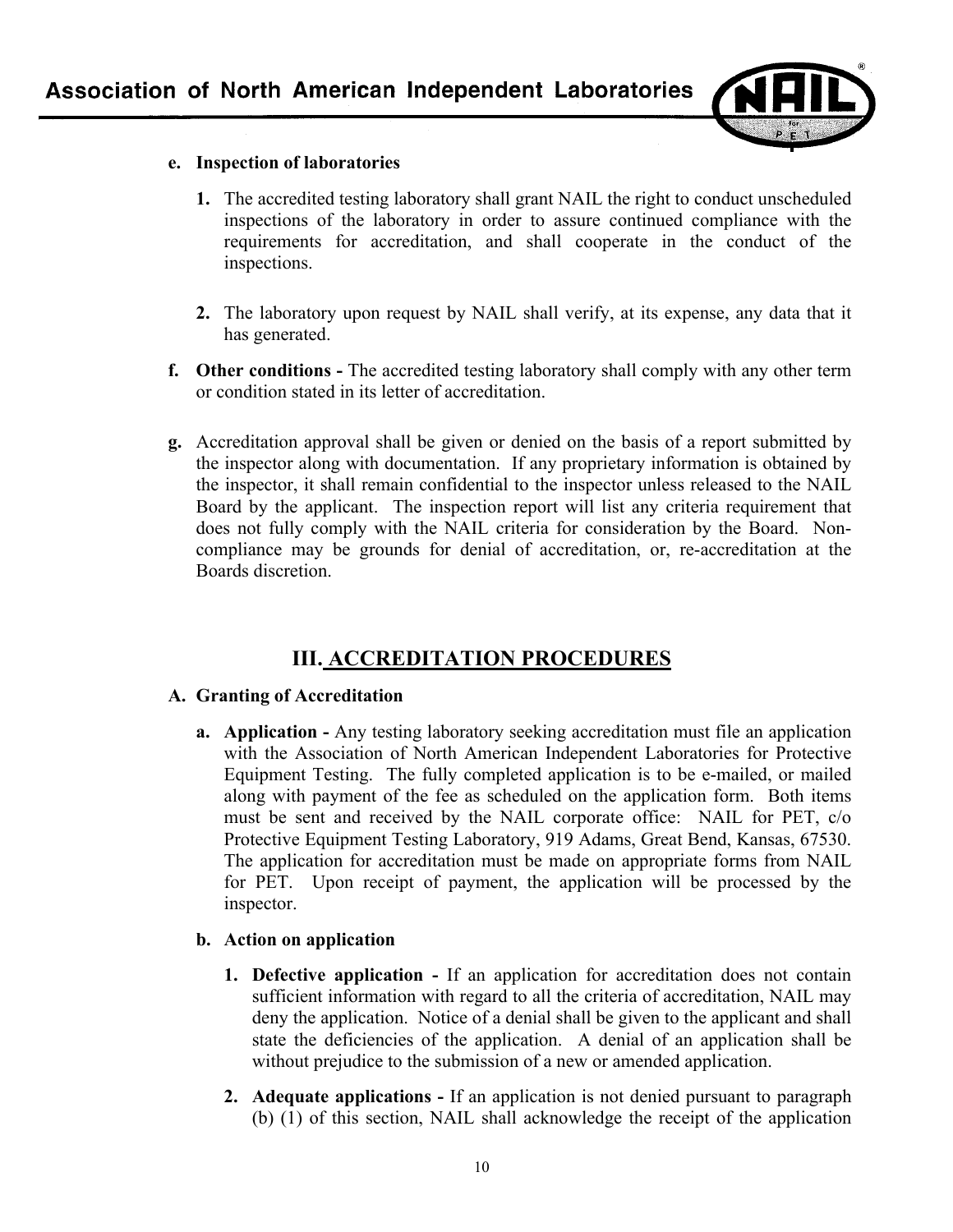

and shall make arrangements for an onsite survey of the applicant's laboratory facilities at a mutually agreeable time.

**3. Onsite survey -** NAIL shall perform an onsite survey of the applicant's laboratory facilities for the purpose of verifying the representations of the application concerning the criteria of accreditation. NAIL shall make a complete written report of the survey and shall maintain it in an appropriate file containing the application, the report and any other writing concerning the application.

#### **4. Decision**

- **I.** If the NAIL Board of Directors determines that the applicant satisfies all the criteria of accreditation, it shall send to the applicant a letter of accreditation. The applicant shall keep the letter with the other records required by Section II (d).
- **II.** If the NAIL Board of Directors determines that the applicant does not satisfy all the criteria of accreditation, it shall give the applicant written notice of a proposal to deny the application. The notice shall contain a statement of all the reasons for the proposed denial and shall notify the applicant that:
	- **a.** The proposal to deny the application is based on the information in the relative application file;
	- **b.** All the papers in the file are available to the applicant for inspection and copying;
	- **c.** The applicant may contest the NAIL Board of directors reasons for the proposed denial, by giving to NAIL prompt notice of its contentions; and
	- **d.** If a proposal to deny an application is contested NAIL shall make the arrangements necessary to disclose to the applicant all the facts and arguments on which the proposed denial of the application is based.

#### **B. Renewal of accreditation**

- **a. Applications** An accredited testing laboratory may renew its accreditation by filing with NAIL a completed renewal form, not less than sixty (60), not more than ninety (90), days before the expiration date of its current accreditation.
- **b. Effect of application** When an accredited testing laboratory has filed a timely and sufficient renewal form, its current accreditation does not expire until the renewal application has been finally determined. This may include an extension letter granted by the Board of Directors to accomidate the schedule of the Inspector.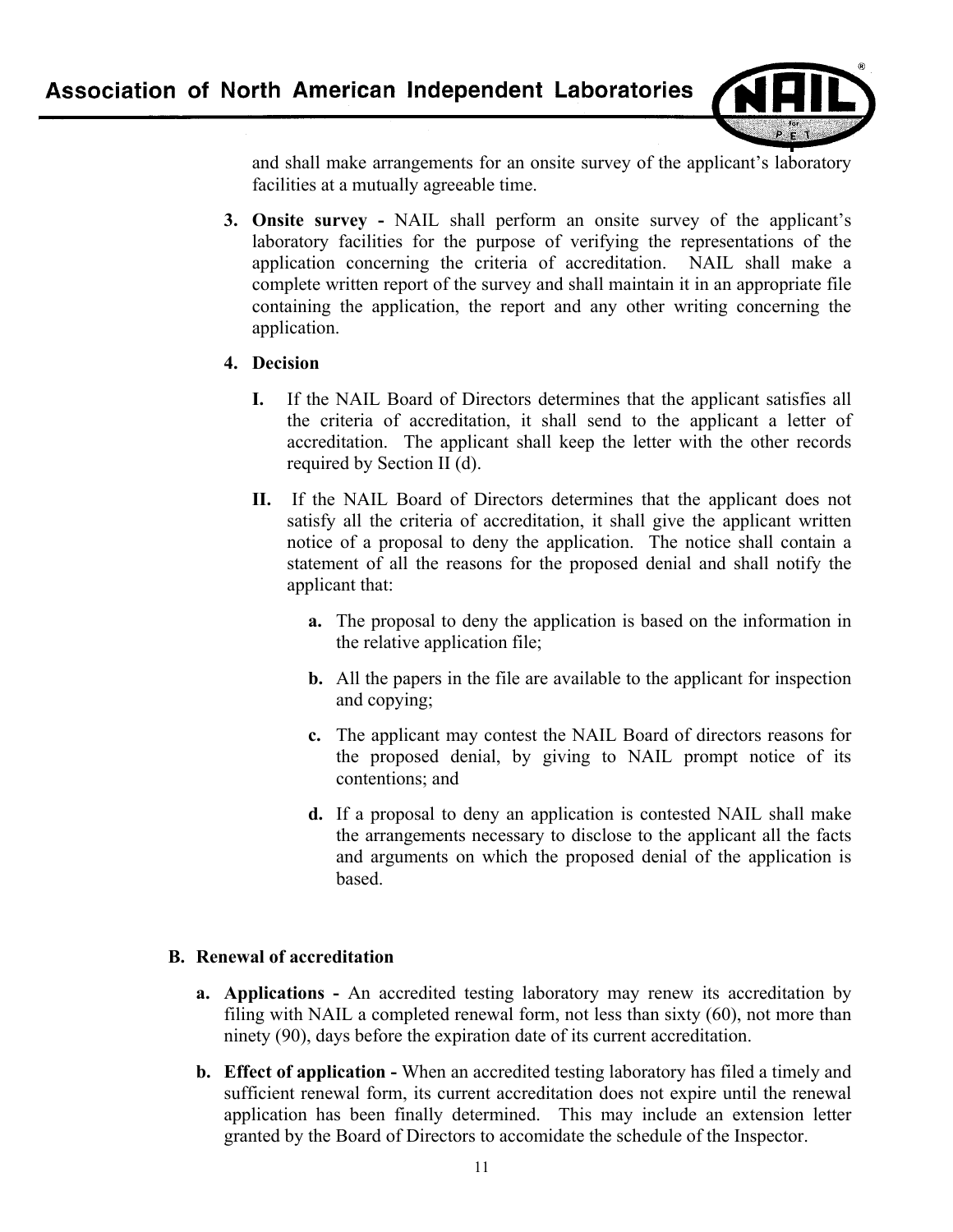

- **c. Action on application** An application for renewal of accreditation may be granted only if NAIL is persuaded that the applicant continues to satisfy all the criteria of accreditation. As far as practicable, an application for renewal of accreditation shall be processed in accordance with Granting of Accreditation.
- **d. Past Due Renewals** In order to remain a member in good standing and to avoid a lapse in your Period of Accreditation, it is the responsibility of the member lab to submit an application for renewal along with the fee per the schedule on the application.Both items must be submitted as specified in section lll.A.a. This must be done no later than 60 days from the expiration of your Accreditation. Failure to do so within the 60 day grace period will result in your removal from the NAIL web page as an accredited lab and you will have to reapply as a new member with the new member fees as well as the initial and second Periods of Accreditation will be for two year periods. The new Period of Accreditation will not be retroactive to your previous expiration date. After the inspection and upon approval of the Board of Directors, you will be placed back onto the web page and your new Period of Accreditation will start on the date of the inspection.

#### **C. Modification of Accreditation**

- **a. Termination or limitation of accreditation** An accredited testing laboratory may voluntarily terminate accreditation, either in its entirety or with respect to some of the products covered by the accreditation, by giving written notice of its intent to NAIL. The notice shall state the date on which the termination is to take effect. As of the effective date of the termination, the laboratory will no longer be recognized by NAIL as an accredited laboratory.
- b. **Enlargement of accreditation** An accredited testing laboratory may apply to NAIL for an enlargement of its current accreditation to cover additional products. The application shall be processed and acted on in accordance with the applicable provisions of Granting of Accreditation.

#### **D. Revocation of accreditation**

- **a. Grounds for revocation** NAIL may revoke an accreditation in case of:
	- **1.** Material misrepresentation in the application for the accreditation of its enlargement, or its renewal, or
	- **2.** Failure to comply with a condition of the accreditation.

#### **b. Procedure for revocation**

**1.** Except in cases of willfulness or those in which the safety of employees requires otherwise, no accreditation may be suspended or revoked unless, before the institution of revocation proceedings, the accredited laboratory has